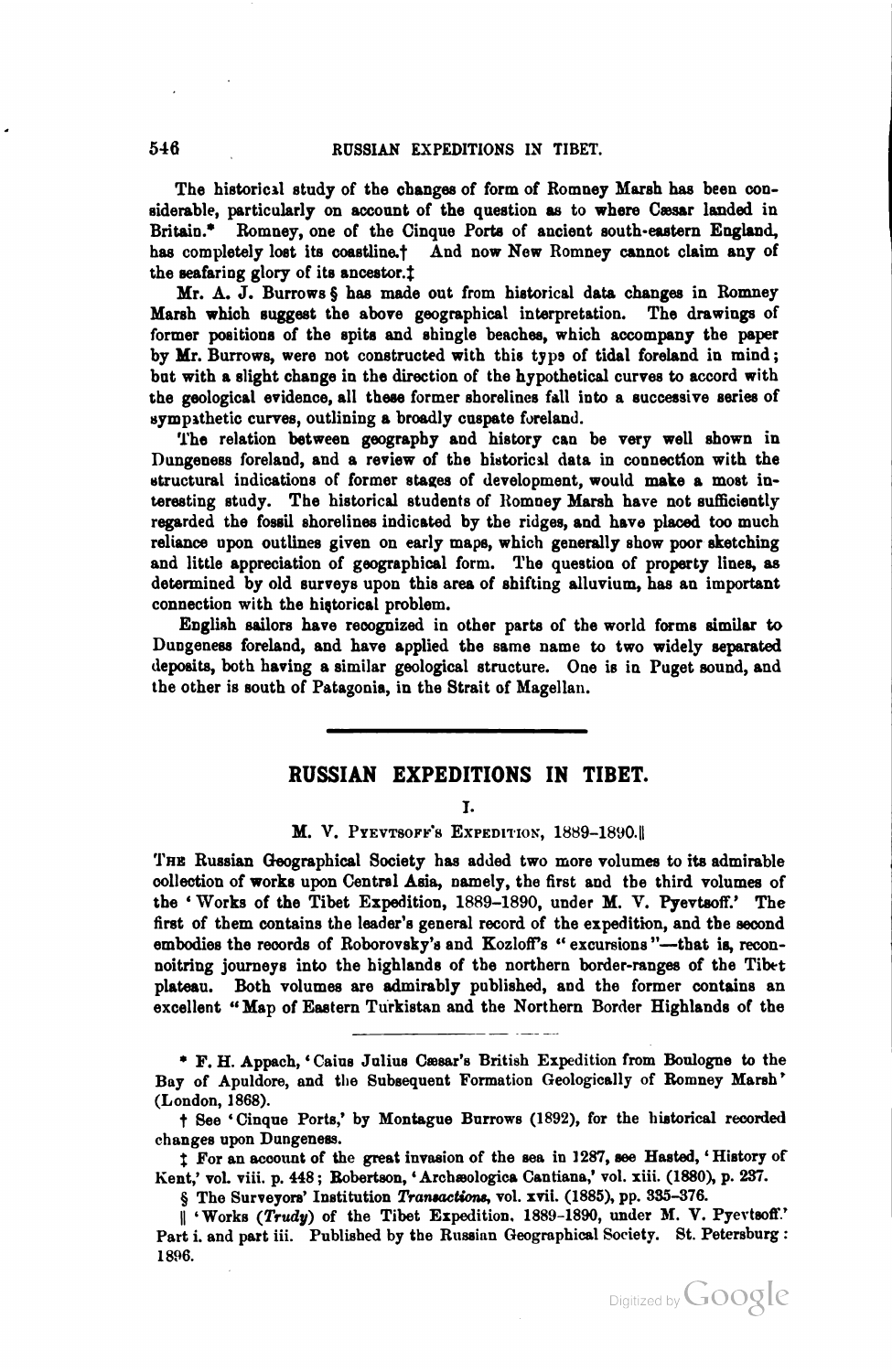Tibet Plateau " (40 miles to the inch), as well as forty excellent photo-engravings, which, better than pages of text, give an idea of the snow-clad mountains, the high dreary plateaus, the oases, and the lakes of the region, and partly of the inhabitants. A portrait of General Pyevtsoff is **also** added. The other volume (part iii.) contains five maps (13 miles to the inch) of the regions visited by Roborovsky and Kozloff during their incursions into the highlands.

Mnch of what was veiled from our knowledge during that expedition has already been disveiled by both Roborovsky and Kozloff's last expedition, or by the explorations of British explorers, especially of Mr. Littiedale. The terrible Takla-makhan desert, in the midddle of Ohinese Turkiatan, haa been crossed by Pyevtsoff's own comrades during their subsequent expedition, and our knowledge of the borderlands of the Tibet plateau has already been extended. And, neverthelees, the two volumee before **ua** are full of interest.

After the death of Prjevaleky, his comrades, M. V. Pyevtsoff, **T'.** L. Roborovsky (botanist), and P. K. Kozloff (zoologist), who were joined by a geologist, K. I. Bogdanovicb, started under the leadership of M. V. Pyevtsoff. They left the town Prjevalsk, crossed the Tian-Shan *vid* the Bidel pass, and came to Yarkand. Then, following the lines of **oases**, they passed through Khotau, Niya, and Cherohen, at the northern foot of the border-range of the Tibet highlands, making incursions into these highlands and exploring the "Russian mountains," which make the western part of the Astyn-tagh, and the Akka-tagh, which has received since from the Russian Geographical Society the name of " Prjevalsky's range." \* Thus they reached Lob-nor, and then, turning northwards, went to Karashar, Urumchi, and Port Zaisan in Russian Turkistan. We thus find in General Pyevtsoff's record (vol. i.) a wealth of information about the physical condition and the inhabitants of these oases; and, both in the first and third volumes, most interesting data in the structure of the outer fringe of the Tibet highlands, from tho meridian of Khotan to Lob-nor (10' to **90'** E. long.).

The work of General Pyevtsoff opens with an excellent "Historical and Geographical Sketch of East Turkistan," followed by **a** ohapter on the journey from Prjevalsk to Yarkand *vid* the Bedel pass. The next chapters, devoted to the description of the Yarkand, Khotan, and other cases, are extremely interesting. One would hardly suspect, for instance, that they would be so densely peopled as they are. Thus, the small Yarkand oasis (264 square miles) has a population of 150,000 according to the last census—that is, 567 inhabitants per square mile. The land is, of **courae,** admirably cultivated, and all agricultural produce is cheap ; while the few Indian goods which are imported *vid* Ladak on horseback—the journey lasting thirty-five days-have to support a cost of transport of from **8s.** to **108.** for each **36** Engliah pounds. The next oasis, Kargalyk, has also a very fertile soil, and, although it covers only **132** square milea, its population attains to 30,000 inhabitants.

From Kargalyk the expedition went southwards to spend the hot months of July and August in the mountains, the spot Tokhta-khon having been choaen for that purpose. The spurs of the Kuen-lun are named here Topa-tagh (Dusty mountains), and strike the traveller by the incredible steepness of their slopes, the sharp edges of their crests, and the numbers of deep and narrow valleys intersecting them. No pass acrose these mountains that would be accessible to horse,or even to man, is known, with the exception of the Topatagh-davan. The rivers, after each rain or when the snows are thawing, rush through these narrow valleys with a fearful

\* Astyn-tagh, not Altyn-tagh, as it stands on the map and in Pyertsoff's text, as is pointed out by the editor in part iii. of the present work.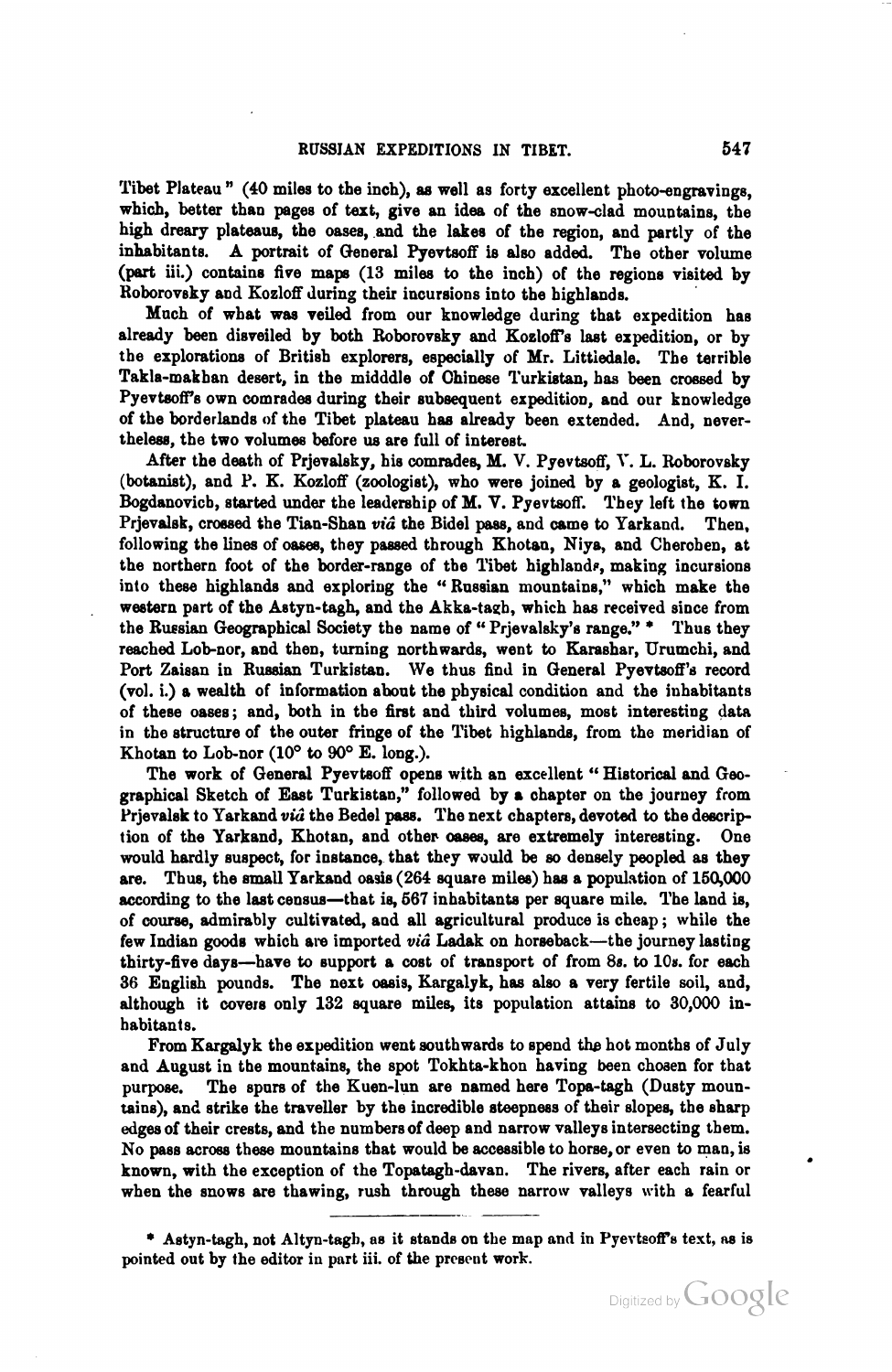force. Only about a hundred Tajiks from Vakhan inhabit that part of the mountaine. While staying here, the expedition received the weloome visit of M. Dauvergne, Major Cumberland, and Lieut. Bower, all coming from Ladak.

On September 13 the journey was resumed along the northern slope of the borderrange. They visited the Khotan oasis (440 aqnare milee, 130,000 inhabitants, to which the 30,000 inhabitants of the next two small oases, Zava-kurgan and Kara**kaeh,** must be added), lees fertile than Yarkmd, but very well cultivated also, and distinguished by its various petty trades and cotton plantations, silkwormculture being temporarily in a poor state on scconnt of a eilkworm disease. A lively trade in all sorts of wool is carried on with Russian Turkistan and partly with Ladak *(vid* the Kilian pass). The next casis, Chila (7000 inhabitants), owes its wealth chiefly to its fine sheep and silkworm-culture ; while Keria (97 square miles, 14,000 inhabitants) **ia** less deneely populated than Khotan, and is given, to **a**  great extent, to the culture of cereals-wheat, rice, and barley. The Keria river carries a considerable amount of water, and consequently penetrates for 200 miles into the Takls-makhan deaert. And finally, the Niyn oasis has only 9 square miles and 1850 inhabitants. On November 29 this last casis was reached, and the expedition wintered there.

The next chapter is devoted to an ethnographical sketch of Kashgaria, whose population ie estimated at 2,000,000, including about 200,000 nomads, and nearly 6000 Dungans, who have immigrated from China during this century; there are, besides, some three hundred families of Tsiganes. The cases are separated by deserts covered with small gravel (sai), and of difficult access during the hottest **part** of the eummer. The layersof loess, of which the soil of the onsea consists, but which are far thinner than in China, constitute their wealth. The high culture of these latter can best be seen from the fact that land attains very high pricesfrom £10 the acre in the less populous cases like Keris, to nearly £30 the acre in the Yarkand oasis. Irrigation stands at a high degree of perfection, and is learned by every inhabitant from early childhood. A common play of the children is to make miniature canals leading to their miniature play-fields, and irrigating them with water drawn from the real *aryks.* A European can only wonder at the clever way in which the natives solve the most difficult problems of irrigation. Elected elders (m'rab or aryk-aksaksl) regulate the turn amongst the landholders for irrigating each field, and settle the possible disputes. Indian corn, wheat, rice, barley, two kinds of sorgho (jugara and taryk), and peas are grown, as well as lucerne, the wheat crops being from twenty-eight to forty to one. Cotton, flax, hemp, kunjut, poppy, tobacco, saffron, and madder plantations are the other cultures, the best cotton being obtained in Khotan and Keria. Hemp is grown for hashish, which is exported to India. In fruit-growing the Kashgarians excel, but they grow no almond and pistachio-trees, which are, on the contrary, so common in Russian Turkistan.

General Pyevtsoff's sketch of the inner life of the Kashgarians-condensed, but full of interesting details-is very good, but could not be further considered here. He knows the people well, in all the details of their inner life, and has a high opinion of their sweet, lionest, and amiable character, spoiled only by such features of servility as are fully explained by the recent history of the region. "An impartial explorer muat recognize," he writes, "that the moral standard of the Kashgarians is very high. Robberies, arson, and murders are extremely rare, and are considered **as** a general misfortune; and theft is rare-much rarer than in Europe, with the exception, perhaps, of Scandinavia." Though Sunnite Mussulmans, the Kashgarians are by no means fanatics.

Kashgaria, **as** is known, forms part, since 1884, of the Sin-tsian province of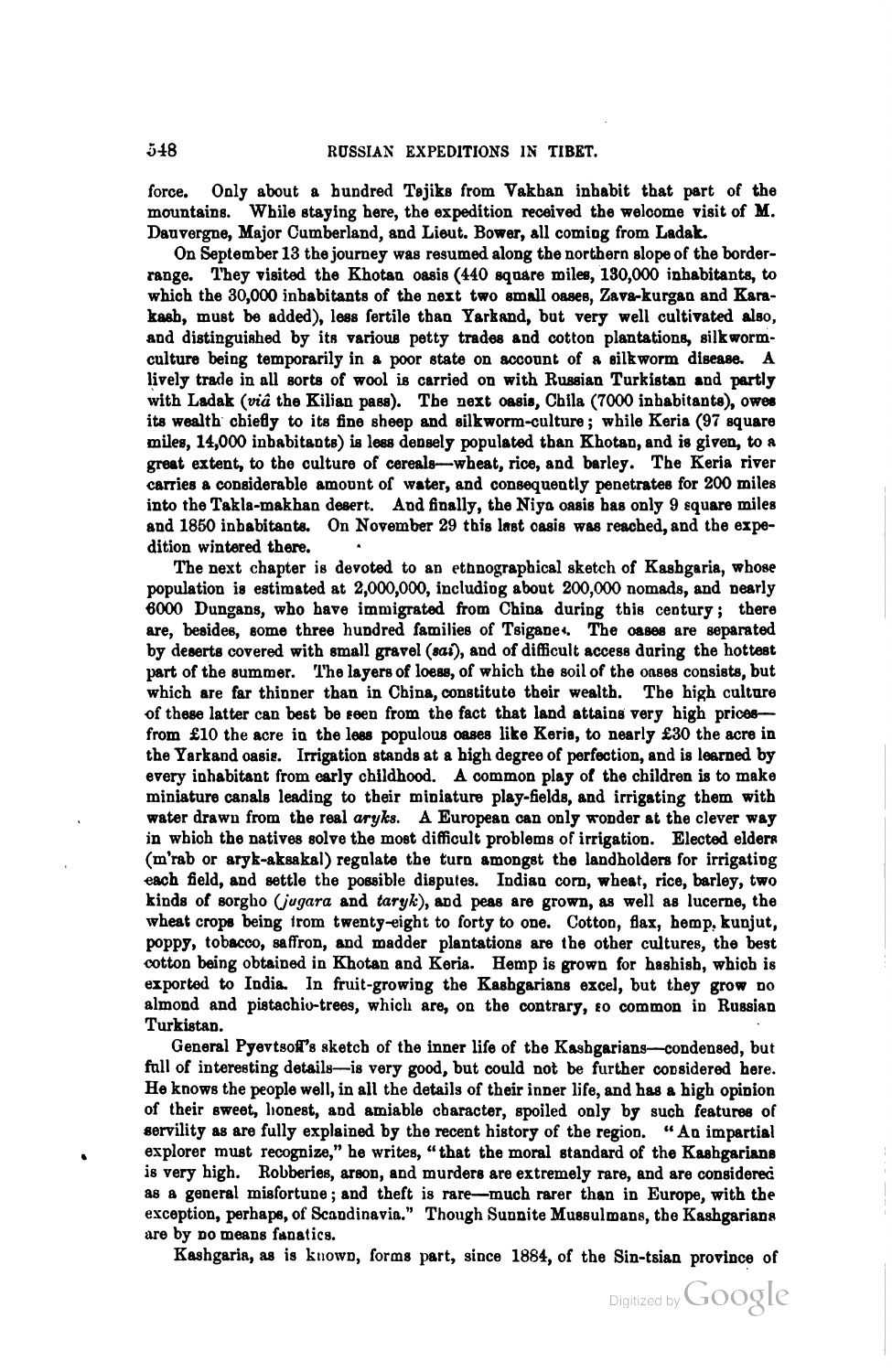China, and is under a governor-general residing at Urumchi. It is divided into two provinces, Ak-su and Kashgar, under two dao-tais (governors), each province being divided into districts (Ak-su, Uch-Turfan, Kuchas, and Karashar; Kashgar, Yarkand, Kargalyk, Khotan, and Keria). Each district is divided into several bekdome, the beks being elected by the Chinese from among the natives. Each village has its elder *(aksakal)*, and there are besides milleniers, centurions, and decarions (min, *our,* and **yuz-badis).** The ricber natives **seem** to like Chinese rule, .while the poorer classes prefer the rule of Yakub-beg, who was, they say, poisoned by the Chinese.

The winter in Niya **(3'7'** 6' N., 82' 40' E., altitude 4460 feet), **was** relatively mild. Cold winds from; the north-east, accompanied by dust-fogs, began only in December, and then the cold reached 11° Fahr., and even  $5^{\circ}$  Fahr. at night. Snow fell only thrice (0.1 inch, 0.05, and 0.3), and this dast, in February, lay on the ground for three days. Fearful storms, carrying with them a thick dust, and producing sometimes absolute darkness, began in February. The dust sometimes covered the ground three-tenths of an inch thick, and traces of animals were then seen on it just as tbey are seen upon fresh snow. Dust-storms were altogether so frequent, that the mountains (25 miles distant) could only be seen four times in five months. Spring began in the end of February, and already, in the middle of that month, the geologist, **K** I. Bogdqovich, began his excursions towarda the mountains, and Roborovsky soon followed him.

On May 6 the expedition left Niya, and continued to follow the foot of the border-range. Its northern slopes have for inhabitants the taglyks only (mountaineers), " who differ," General Pyevtsoff says, "from the inhabitants of the oases by their shepherd life, and perhapa by a etill greater purity of manners." They spend the winter in their very poor and small **villagee,** hut when the summer comee, they go with their **Bocks** of sheep to the higher vallejs and camp there. They have, however, no tents, but have in the valleys many caves, which were excavated in the loess or conglomerate cliffs, with a fireplace and chimney, and stay there. They accompanied the members of .the expedition in all their mountain rambles, and won their full sympethies. They are admirable in mouutain ramblea, but have a superstitions dread of the high desert which lies further south.

Occasionally, when the winter is very cold, they move to a higher level in the mountains, probably because the temperature is milder there than in the valleys exposed to the cold anti-cyclones (p. 218). Speaking of winds, it is worth noticing that every day in May and June a cool wind used to blow from the north, i.e. from the Tnkla-makhan deaert, between 11 am. and 5 p.m., while at night the wind was from the south, from the mountains. The existence of a cool wind blowing from the deeert was the more astonishing, as it was known that since the 15th of May great heat prevailed at Xiye, and the heat must have been simply unbearable in the deeert. What the temperature in the deeert must **lie** in summer may be judged by the fact that on its border the heat reacbed **80°** Fahr. in March, and the sand was heated to 140° Fahr. In summer its temperature must be 180°, or more. An ascending current of hot air must consequently exist over this immense desert, and the hot and extremely dry air of the desert; on rising to a higher level, must lose a considerable amount of its heat, which energy is spent daring the ascent of the air. Considerable masses of cooled air must therefore accumulate at the higher levels of the atmosphere over the desert, and they must flow in all directions towards the surrounding mountains. General Pyevtsoff remarked, indeed, that the cold wind, whioh attained a speed of from 10 to 35 feet per second at lower levels, and up to **60** feet higher up in the mountains, was **not** a horizontal wind; and by means of a speoially devised apparatus, he found out that its angle with the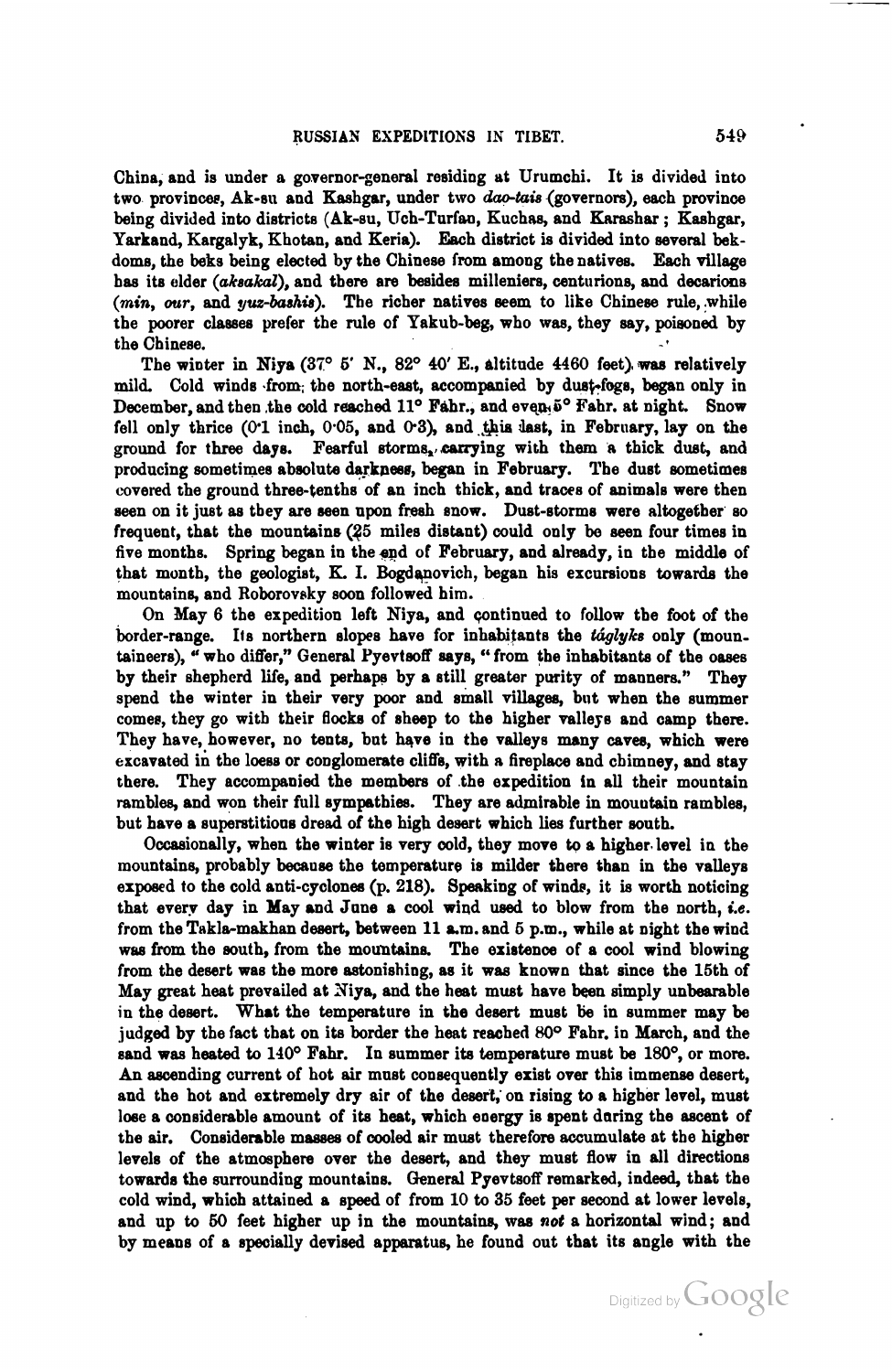horizontal line was from 5° to 10°, the dip being from the desert towards the mountains. The same air-current was noticed later on in July and September as well.

The chief aim of the expedition was to penetrate as far as possible southwards into the plateau of Tibet, but almost unconquerable obsteclee stood in the way. From Kashgar eastwards, to the meridian of Keria  $(81^{\circ}30' \text{ E. long.})$ , the mountains which enclose Kashgaria run, as is known, from north-west to south-east. From that meridian the border-range takes a direction from south-west to north-east, and is known under the name of "Russkiy Khrebet" in its western portion, and Astyn-tagh further east till the longitude of  $93^{\circ}$  E. Many rivers pieroe this immense borderrange, in which, or in whose spurs, snow-clad mountains, rising above 20,000 feet, tower here and there (the Ak-tagh,  $36^{\circ}$  40 N.,  $84^{\circ}$  50' E., reaches 20,880 feet). The high valleys of these rivers, before they have pieroed the border-range, lie at heighte of from 12,000 to 14,000 feet, and theee valleys are still of a relatively easy **ncceea**  The members of the expedition did, in fact, explore most of them. Thus the valley of the Tolan-khoja, in the south of **was** visited by Robororsky ; Lake Dashikul (13,880 feet), close to the Ak-tagh peak, was visited by Pyevtsoff; and a large tract of land on the plateau was explored in the south of Cherchen and Lob-nor, namely, the upper Cherchen-Daria and the Togry-sai, both separated by a range (Muzluk, Achik-kol, or Moekovskiy) from lakes Achik-kul (14,320 feet) and Unfreezing, or Lyag-kum-kul (13,300 feet).

But an immense chain of mountains, the Akke-tagh; or Prjevalsky's ridge, rises in the south of these parts of the plateau, and separates them from the true North Tibetan desert. One of the peaks of that mighty chain was found to attain the altitude of  $23,700$  feet (under  $87\frac{1}{2}$ ° E. long.). Immense portions of it are snowclad, and the Kashgarians, as a rule, very rarely cross this chain. Pyevtsoff's expedition succeeded in crossing that range and pushing southwards for a short distance into the desert in two places only. Roborovsky did so in the south of Niya, under the 83rd degree of longitude, and there nearly **loat his** life. When he entered the desert, he found it utterly devoid of all vegetation. A distance of 22 miles waa covered befora the party met with a few bushee of willow. The surface of the desert was covered with rows of sharp quartzite  $d\ell b$ ris, being the heads of quartzite strata running west and east; but even no mosses or lichens would grow on these stones, never watered by rain. Only snow falls all the year round in that dreary flat desert, having an altitude of over 17,000 feet. Roborovsky pushed for 40 miles southwards (to 35° 40' N.), but all his horses, save one, broke down, and the party nearly perished in a snowstorm.\*

Another attempt to push beyond Prjeralaky's range wee made by Pyevtsoff in the south of Dashi-kul. What these mountains are is best seen from the admirable photographs illustrating the volume under review. To cross the border-range was already very difficult,t and a halt of five days had to be made at Dashi-kul, to let the horses recover, which was again by no means easy, on account of the scarcity of fodder. Only bones of birda, which mnat have perished in their migrations, and skulls of wild yaks (different from the wild species known in North-East Tibet) were found around the salt lake Dashi-kul (13,880 feet). A basis was measured for geodetical measurements on the shores of this lake, and several heights were determined:  $Ak-tagh$ ,  $20,880$  feet; lower limit of snow-line on the south slope of the Astyn-

<sup>\*</sup> See vol. iii., where this "excursion" is described in full, and a map, 13 miles to the inch, is given.

<sup>&</sup>lt;sup>†</sup> M. Pyevtsoff always says "the Kun-lun;" but, to specify, it must be borne in mind thnt it is of the Astyn-tagh thnt he speaks in this place.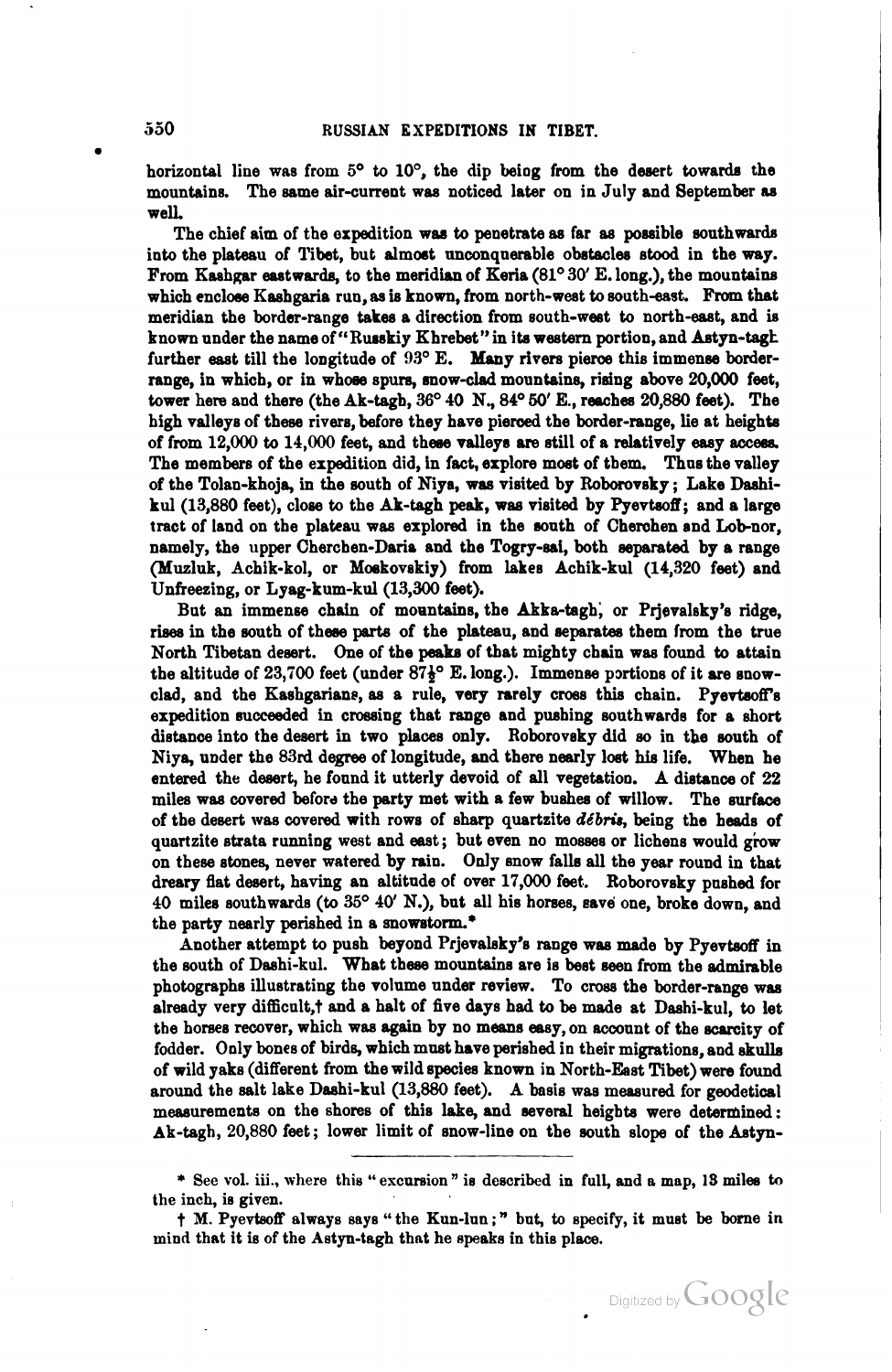tagh, 19,140 feet; end of a glacier on same slope, 18,080 feet. The rate of propagation of sound in this rarefied air (berometer, 17.95 inches) was also measured by the aid of the chronogrsph, and was found to be 1073 feat per aecond. As soon as the party, proceeding southwards, entered one of the tranaverse valleye of Prjevalsky's range, they found plenty of traoea of antelopea, Tibetan hares, and kulangs, although the vegetation remained still extremely poor. The top of the pass had an altitude of  $16,590$  feet, and a beautiful view opened southwards. An immenee high plain wae seen, with rows of low ridges running upon it from west to east; further to the south-west a high ridge was seen, which went further and further and was lost below the horizon in the south-east. To the north masses of mountains appeared, their relative heights increasing, or, in other words, more and more deeply ravined as they were receding from the main range. The southern slope of the Prjevalsky **mge** waa very short, as it lies on the high plain, at a height of 16,100 feet. Water boiled there at 183° Fahr., and meat could not be boiled. Next day, July 9, a thick snow began to fall, but in one hour all traces of it disappeared, owing to sunshine and rapid evaporation in that dry air. No traces of river-beds or of any running water were seen; it must never rain in those deserts. The soil was gravel, with rows of hard slates appearing from beneath it. It was covered with fissures 5 inches wide-probably due to frosts-which were also filled up with gravel. In lower spots some moisture was found, nevertheless. The Eurotia, of a miniature variety, with thick roots, was the only plant seen-even lichens and mosses do not grow; but still a few orongo antelopes and one crested lark were met with, and traces of kulangs, hares, and Tibetan steppe-partridges were seen. The same dreary landscape wae sighted from a mountain (16,150 feet above the sra-level) whioh Pyevtaoff and his small party climbed upon, and the same high ridge was aeen running to the anuth-west. A terrible snowstorm, with thuoder, compelled the half-frozen party to return.

From all his information, General Pyevtsoff ooncludes that all hope to explore this desert from the north, without spending a very considerable amount of money in orgmizing a row of dep618, must be given up ; the more so ae there are no **yaks**  in Kashgaria, and *yaks* are the only beasts of burden which could live in those deserts without requiring fodder being brought for them from the lowlands.

From Bashi-kul the expedition returned to Karasai (at the foot of the Russkiy range), and thence went to Cherchen, crossing the Achanyu sands (a very characteristic photograph of these sands at Kara-muran is given; while another photograph admirably illustrates how the poplar forests die out on the borders of the Taklamakhan desert, being buried in loess dust). The Cherchen oasis has now lost 2000 out of its 3500 inhabitants, who fled to escape the heavy work which was imposed upon them by the Chinese, as they compelled them to dig out a new irrigation canal, never ended and now abandoned.

The expedition once more approached Prjevalsky's range, near Lake Yashil-kul  $(87<sub>4</sub>°)$  E. lat.). This range runs without interruption over all the length from Dashikul to this spot, and rises above the snow-line. In the east of the meridian of Cherchen the snow-clad peaks grow more and more numerous, the highest of them being said to be the Tynmeolyk-tagh, about 180 miles to the east of Yashil-kul. There the range is said to bend toward the south-east (Marco Polo range ?), entering a land which is unknown to the Kashgarians. In its northern spurs, especially further eastwards, good grazing grounds are said to be occasionally found. To the south of it stretches a land much higher than the valley between the Akkn-tagh and the Astyn-tagh-that is, of a higher altitude than 14,000 feet. The hunters know that it is higher on account of the difficulties of breathing they experience,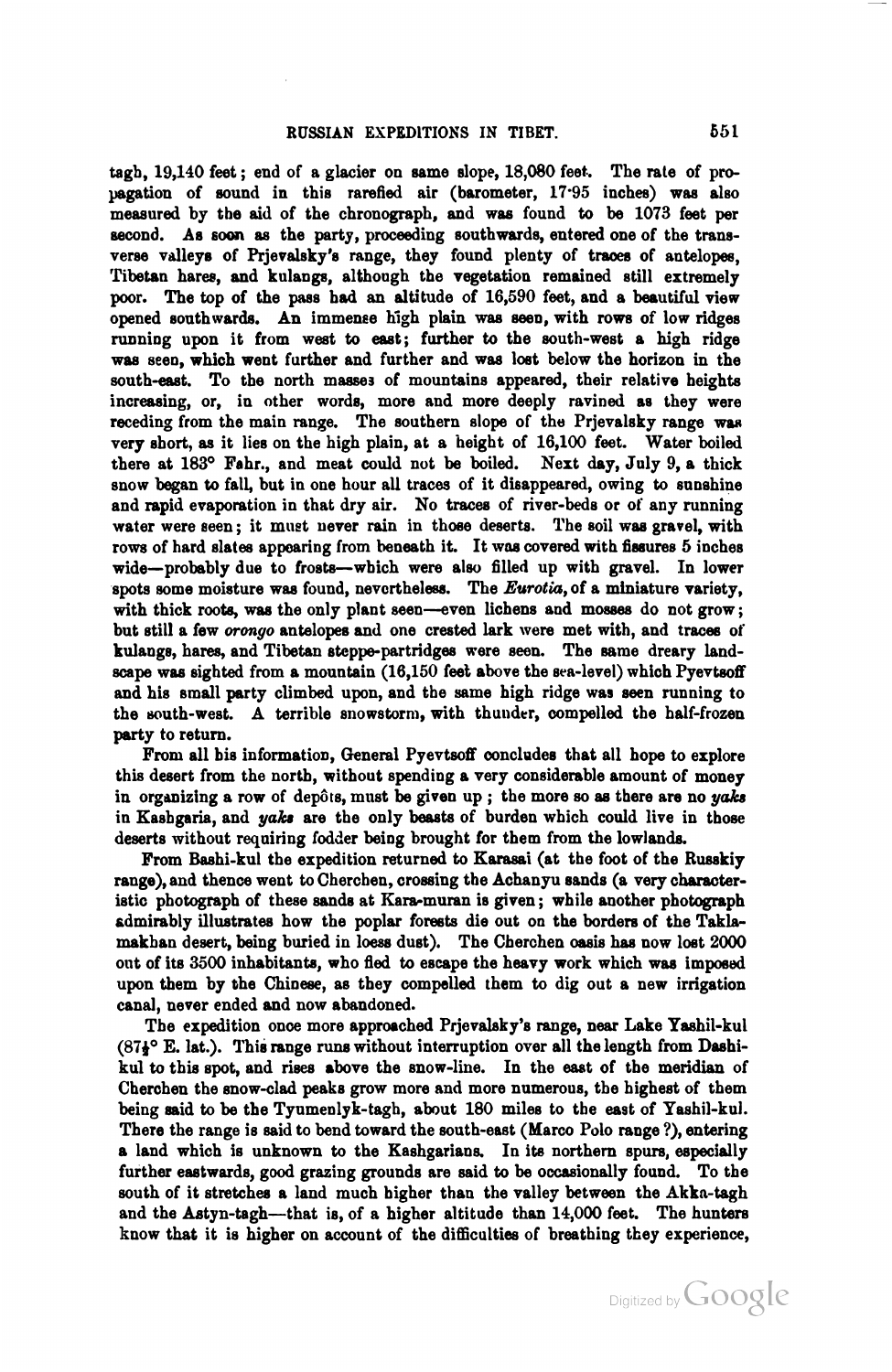and the length of the slopes. It never rains there, only some snow falling; and there are no high mountains---only hills upon its surface, with occasional depressions. All is covered with gravel, the only vegetation being the white willow  $(Eurotia)$  and a Tibetan Carex. There are no rivers nor lakes, but there are wet spots where a hole, being dug in the ground, soon fills up with water. Only a few wild yaks live in that desert, and this in summer only; but no other mammals, nor birds, nor reptiles have ever been seen by the hunters. Such is the "land beyond the clouda," **as** it is described by the hunters, who enter it only when they pursue wounded yake. If a wounded yak crossea the border-range, they load a donkey with a provision of barley, and follow the track of the wounded animal, sometimes making a two days' journey beyond the border-range. When the yak **has** been killed, the best pieces of its meat are put on the donkey and brought to be sold to the gold-diggers, who stay on the northern slope of the Prjevalsky's range. The best **paes** acroaa thia chain is at the head of the Giikerma river.

When Roborovsky returned from his excursion to Lakes Unfreezing and Achikkul, during which he explored a wide region between the Astyn-tagh and Prjevalsky's range (described in voL **iii.),** and oovered no lees than 600 miles, the expedition **begun** its return journey.

They visited the Lob-nor (2650 feet) and the Tarim, whose proper name is Yarkend-daria *(tarim* means "a tilled field" in Kashgarian). The lake rapidly desiccates, and a very old man, 110 years old, whom Pyevtsoff spoke to (his son, fifty-two years old, was the only one who could understand the old man), said that he would not have recognized the land if he were absent all this time. Ninety years ago there was only a narrow strip of rushes in the south-west part of the lake, and the Yarkend-daria entered it  $2\frac{1}{2}$  miles to the west of its present mouth, where now stande the Abdal village. The lalie was then much deeper, and **several** villages, now abandoned, stood on ita shores. There was aleo much more fish, and **otters** which uaed to live there, but have long since diaappared. As to the Yarkend-daria, *tra*dition Bays that two hundred **yeere** ago it uaed to enter another smaller lake, Uchnkul, which was connected by a channel with the Lob-nor. This old bed, named Shirga-chapkan, can be seen still by the trees which grew along ik. The greater previous extension of the Lob-nor is also confirmed by the freshwater molluscs (Limnæa uricularia, var. ventricosa, L. stagnalis, L. peregra, and Planorbis sibiricus), which are found at a distance from its present banks. Another lake, 400 miles in circumference, Kara-boytin **(black isthmus),** liea, **aa** is known, 27 miles to the south-west of Lob-nor. To the east of the lake, a salt desert stretches for a seven days' march; and further on begin the Kum-tagh sands, where wild camels live.

The return journey, from Lob-nor to Karashar (88 square miles, 11,000 inhabitants, out of whom 10,000 Dungans), and thence to Urumchi, is also described with many interesting details, of which we only **will** mention the diecoverg of the Luk-chun depression, whose surface is below the level of the ocean. It was first discovered by the hypso-thermometer, which shew to Bogdanovich the quite unexpected temperature of boiling water, 212<sup>.63°</sup> Fahr. The barometer was immediately opened, and confirmed the indications of the former instrument. It stood at 3QS6 inches, and the temperature of the air was **so** mild that the high stand of the barometer, continued on the next two days, could not be explained by the prevalence of a barometric maximum which, in Central Asia, is always accompanied  $\bar{b}v$  cold weather. The altitude of this depression was thus found to be 164 feet below the ocean-a fact which was also found in October, 1889, independently, by

\* Not Kara-bumn, as it stands on Prjeralsky'e **map.**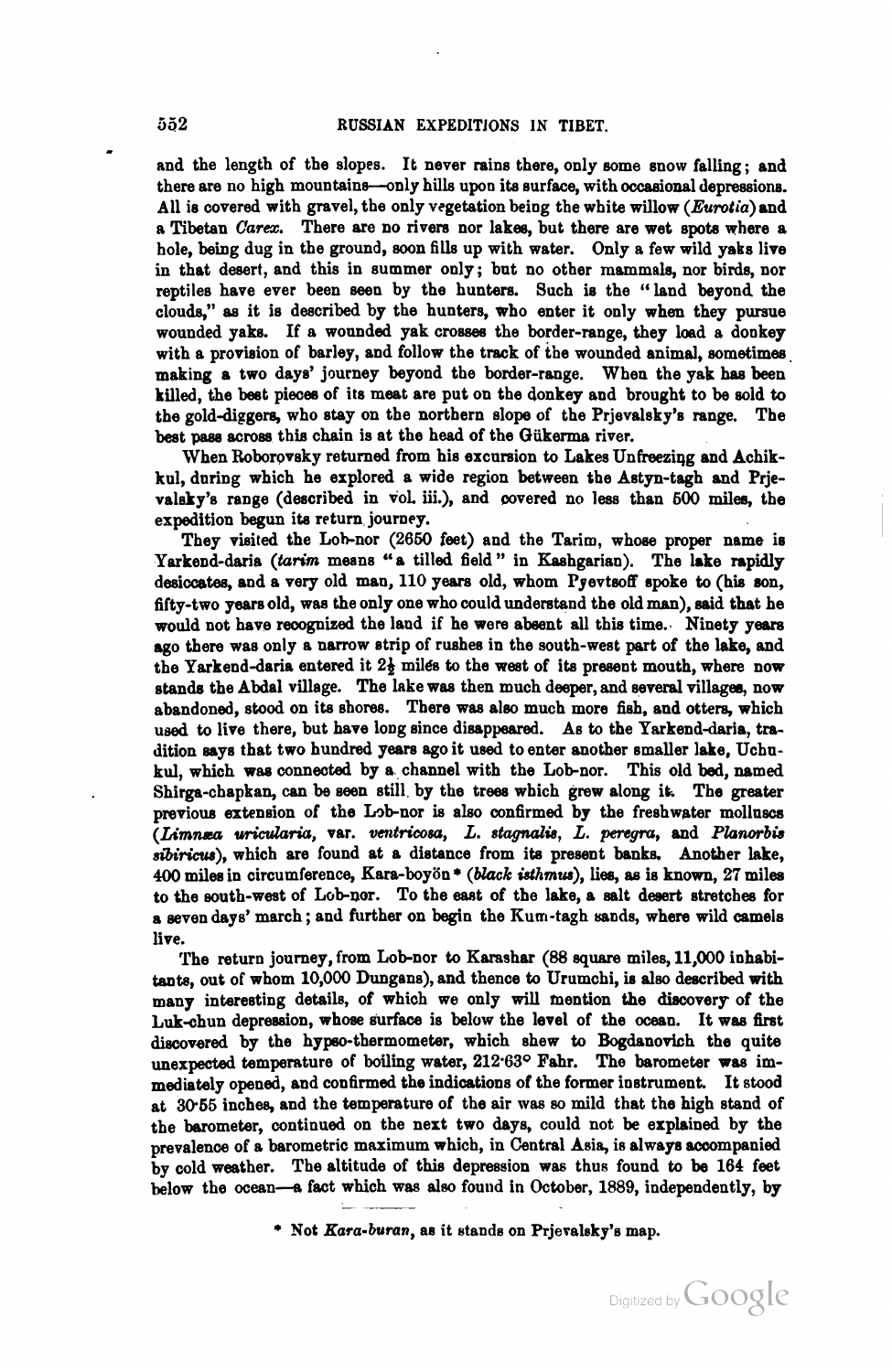Grum Grjmailo, and later on was fully confirmed by Roborovsky and Kozlofi's expedition. This depression is now known to have a length of  $95$  miles and a, width of 27 miles, including the town of Turfan and the villages of Luk-chuu, Assa, Pichan, and Toksun.

From Toksun the expedition went to Crumohi (15,000 inhebitants, out of whom 13,000 Dungans and 2000 Chinese), and thence to the Russian post Zaisan, following a new route past Telli-nor (960 feet), and the Chelikty pass. The post was reached a few days before tho New Year'& Day of 1891.

The above sketch gives, of course, but a very imperfect abridgment of the interesting contents of the first volume, and still less of Roborovsky's and Kozloffs work related in the third volume. It would be most desirable, at the same time, that an abridged edition be published of these volumes, and, in fact, of all the aeries of volumes on Central Asia, lately issued by the Russian Geographical Society. It would be in the interests of geography in Russia itself, and of science too, that such abridged editions be published in Russian (similar to what was issued in Sweden, for the general reader, after the first Spitzbergen expeditions), and they would most certainly be translated into all European languages.

### **II.**

#### THE CONCLUSION OF ROBOROVSKY'S EXPEDITION, 1893-1895.

THE last number of the *Izvestia* of the Russian Geographical Society contains the last instalment of the preliminary reports of Roborovsky's Tibet expedition. It is written by P. K. Bozlcff, and reveals in the author a not common gift of descriptive power. By the end of July **6f** 189.5, the expedition left, **nx** is known, the Nan-shan mountains and went northwards, across the Hami desert and the eastern spurs of the Eastern Tian-shan, to the Russian post of Zaisan. From Hami Kozloff made an "excursion" in the mountains, that is, covered some **400**  milea with his surveys. He now gives both a general sketch of that part of the Tian-shan, as well as a more detailed record of his mountain journey.

The eastern part of the Tian-shan, to the east of the Hami-Barkul route, stretches from north-west to south-east for about 100 miles. Its middle part issnow-clad for nearly *36* miles, and there are no passes through this part of the chain. The natives know it under the name of Karlyk-tagh (snow-mountains). Both slopes are very steep, the snow-line lying on the northern slope, at Ysshil-kul, at a height of 12,000 feet, while the peaka enclosing one of the glaciers visited rise to 15,000 feet. The steepness of the glacier is appalling; towards its end it falls almost vertically, and has ice-cascades. The glaciers of the northern slope, on issuing from the main chain, give origin to a mighty stream, named Ak-tuguruk. It pierces the Mechin-ola mountains, and flows north for 20 miles across the desert, to be lost in the Noma casis. The streamlets of the southern slope unite in the Naryn, and feed the oasis of Hami. From the last suow-clad peak which lies farthest east, the Karlyk-tagh spreads in several radial chains, and in the meridian of Bai the Tian-shan nearly ends--only a dreary, narrow, sod low chain marks it ; but further east it rises agin in the rocky Emir-tagh, to be lost finally in the stony desert which stretches further to the south-east.

Only the northern slope is covered with vegetation, which is there very rich, and offers a beautiful sight. The upper limit of the tree-zone attains  $9000$  feet; higher up lie the alpine meadorvs. The Siberian larch and the fir *(Abies*  Schrenkiana) make the forests, with a variety of under shrubs, while the ak-dark poplar is characteristic of the valleys. On the southern slope the vegetation is destroyed by the dry heat, and both vegetation and man seek refuge in the

**No. V.—May, 1897.] 2 P Digitized by GOOQL**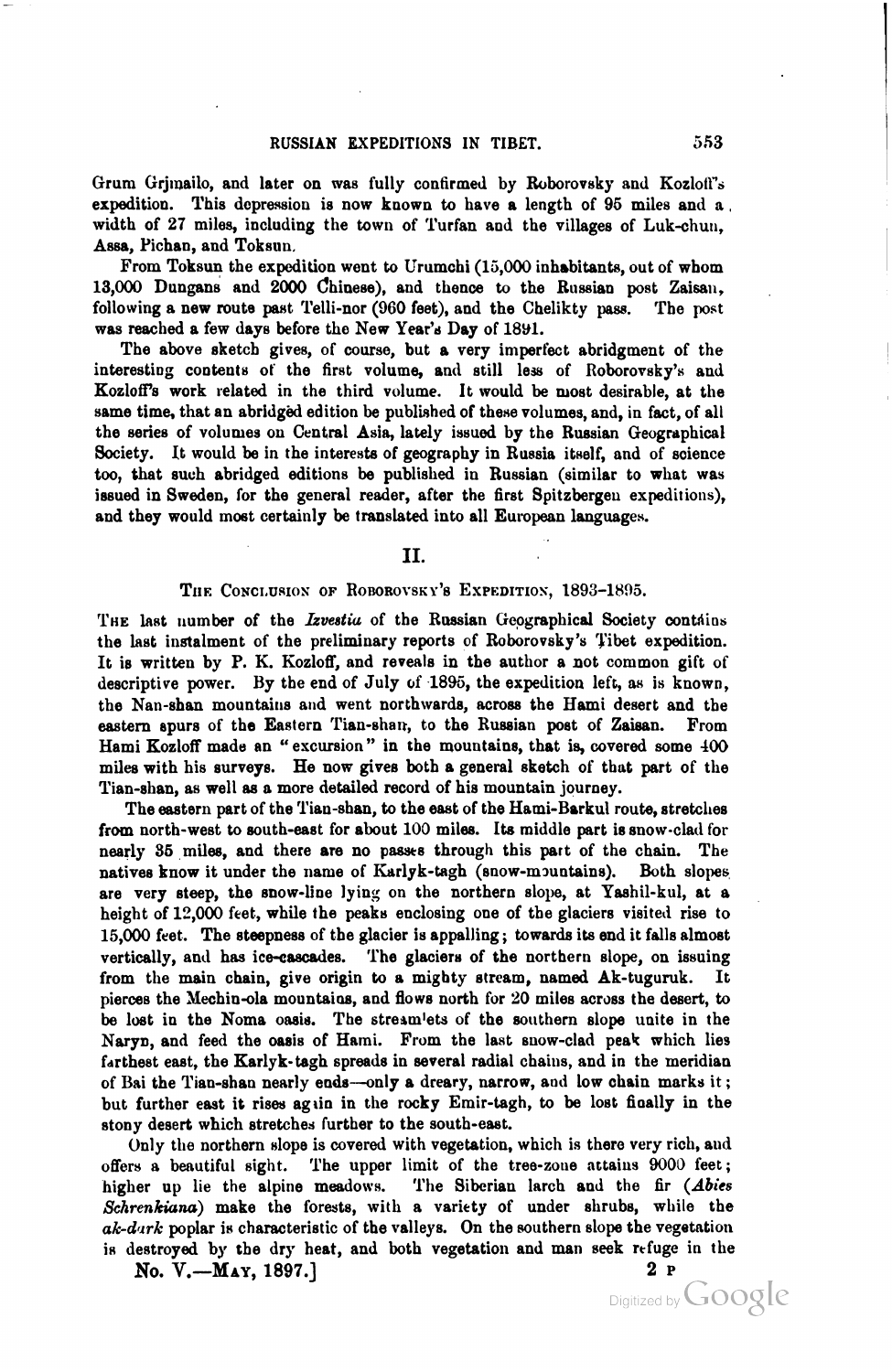narrow gorges, which are all the more beautifal on account of the contrast with the surrounding burned desert. The fauna of the Eastern Tian-shan is the same as in its western portion, but is somewhat poorer; bears and fallow deer are unknown, and stags are rare.

Nearly five hundred families of Chantus, or Taghchis (mountaineers), from Hami, live in small villages in the mountains up to altitudes of 7500 feet, growing some barley and wheat, aud partly living a nomad life with their cattle. They have eplendid grazing-grounds, keep a coneiderable number of cattle, sheep, and horses, and live very cleanly. The Belu-daban pass, which Kozloff followed on his way across the Karlyk-tagh, is 10,600 feet high, and another pass in the western part of the same mountains was found to be 9600 feet.

Leaving Hami on September 24, the expedition went to the Lukchun depression, taking the desert route, which is the worse of the two leading to the depression, but waa not yet explored ; and Kozloff, with one man only and two camels, made an excursion into the desert. It is stony desert which runs sloping from the Tianshan to the Chol-tagh. The winds have blown away all the movable soil, and the whole is covered with table-like heights, from which a number of ravines run both ways, the watershed having but an altitude of 1000 feet above the sea-level. Low hills rise west and east. The work of the wind is extremely interesting in shaping the rocks into fantastic forms, and the imagination of the natives sees in those rocks ruins of mystical towns. It was this route that was followed by the fugitives from Hami to Lukchun during the Dungan insurrection, and the sufferings of the tugitives in the desertwere terrible. The tamarisk and rushee are the characteristic representatives of vegetation in this desert, and in the animnl world the antelope  $kara$ -sulta (Gazella subgutturosa);<sup>\*</sup> of birds Podoces *Hendersoni* is a permanent inhabitant of the desert, and *Sylvia nana*, with a species of Saxicola, were temporary visitors. Many species of aquatic birds were seen on the shores of Shononor. At Lukchun the expedition found their true Cossack, Shestakoff, who had stayed there for two years, making those most valuable barometrical observations which will permit geodesists to determinate with great exactitude the level of this remarkable negative depression.

From Lukchun the expedition continued to move northwards through Urnmchi and **Manas** to Zsian, while Rozloff **took** an eastern route, **vidi** Quchen and **across**  the Saur ridge of the Altai. The Tian-shan being already covered with snow, it was crossed in its lower part (Pass Gochan,  $7500$  feet), where it has a width of no more than 36 **milee,** and a moat 'oeautiful view of the snow-covered Jungarian plain was seen from its summit. Guchen (altitude 3200 feet, population two thousand five hundred) is very picturesque, being situated some 30 milea from the northern foot of the Tian-shan, where some Chinese and Chantua live, supplying the **town**  with timber for export. In the company of smngglem, Kozloff crossed the last mountain tracts which separated him from the Russian frontier, thus visiting the valley of the Urungu and the Kobbe Sans which was visited by Prjevalsky during his second journey, and are the dwelling-places of the wild camel, the wild horse, the kulang, and perhaps, also, of some unknown tribe of men who are said to be met with in this desert, especially in the neighbourhood of the stone monument Khan Obo. These *Kyz-kiykx* (wild men) are described by the natives as in size about the same as their own; **s** short wool, similar to the fur of a young amel, covers the whole body; black hair falling to the shoulders; dark eyes; body short, but legs whole body, black half landing to the shottlands, and tytes, body shott, but legs<br>rather long. They feed on roots growing in the desert; move about always in<br>pairs; look severe and hard; emit sounds when angry, or as a cal

\* All zoological names are those given by P. K. Kozloff.